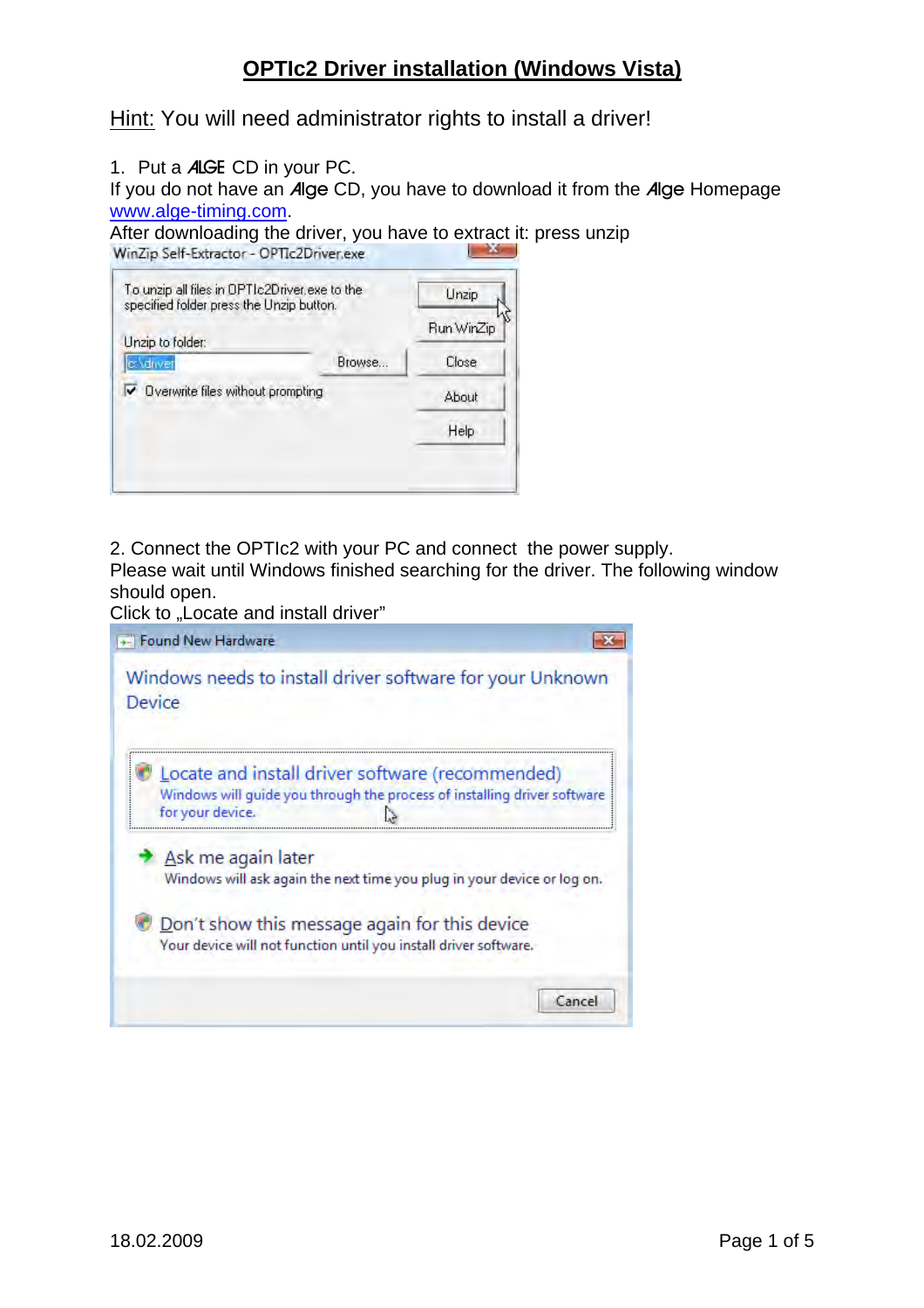#### 3. Click to "Continue"



#### 4. Click to "Don't search online"

| Found New Hardware - Unknown Device                                                                                                                                                         |
|---------------------------------------------------------------------------------------------------------------------------------------------------------------------------------------------|
| Allow Windows to search online for driver software for your Unknown Device?                                                                                                                 |
| $\rightarrow$ Yes, always search online (recommended)<br>Windows will automatically search for the latest drivers and applications for your hardware and<br>download them to your computer. |
| $\rightarrow$ Yes, search online this time only<br>Windows will search for the latest drivers and applications for this device and download them to<br>your computer.                       |
| Don't search online<br>Your device may not function properly until you get the latest software.<br>Please read Microsoft's privacy statement                                                |
| Cancel                                                                                                                                                                                      |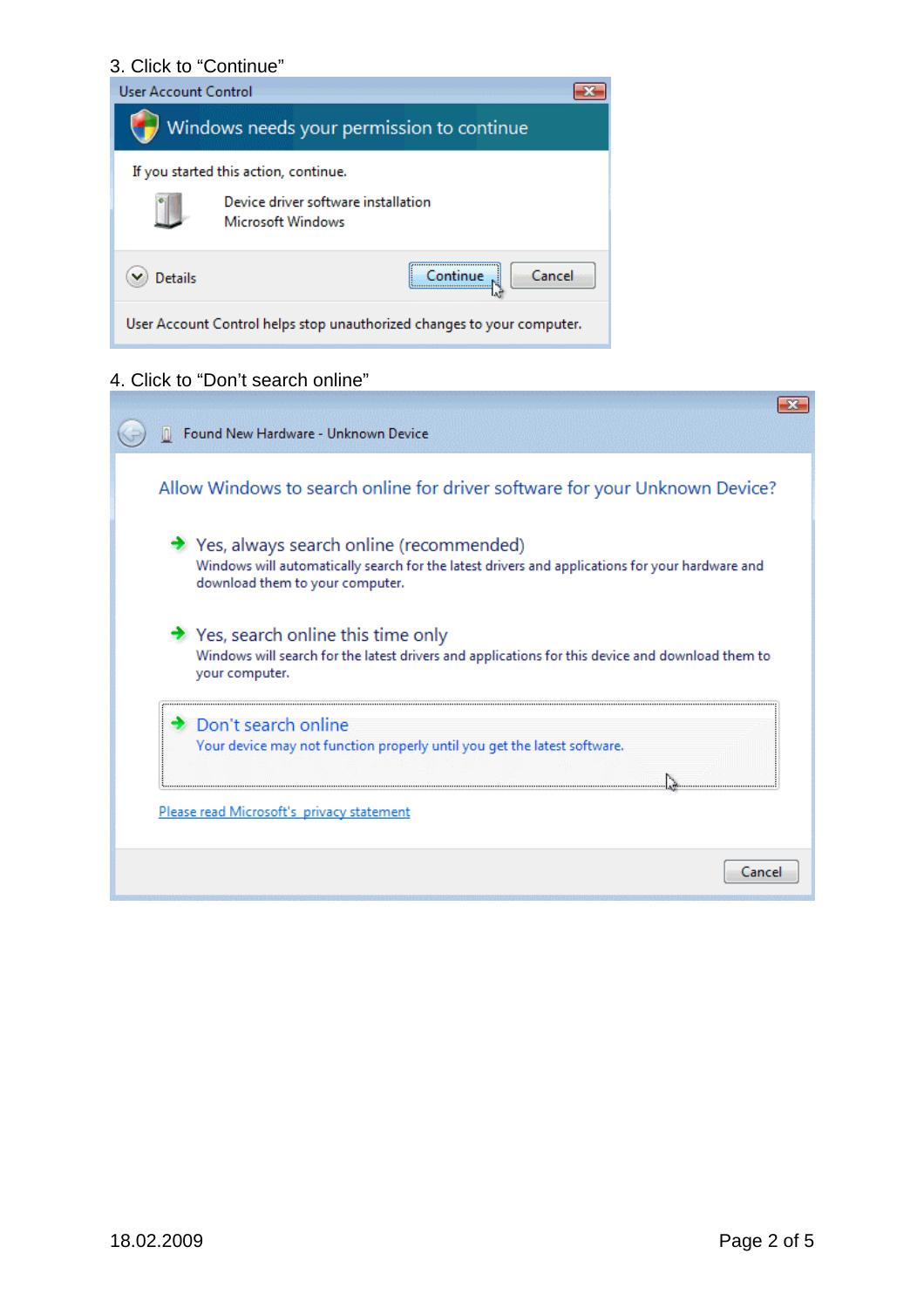### 5. Click to I don't have the disc. Show me other options"

| Insert the disc that came with your Alge-Timing OPc2 |  |                                                                                            |  |
|------------------------------------------------------|--|--------------------------------------------------------------------------------------------|--|
| search the disc for driver software.                 |  | If you have the disc that came with your device, insert it now. Windows will automatically |  |
|                                                      |  |                                                                                            |  |
|                                                      |  |                                                                                            |  |
| I don't have the disc. Show me other options.        |  |                                                                                            |  |
|                                                      |  |                                                                                            |  |

## 6. Click to "Browse my Computer for driver software (advanced)"

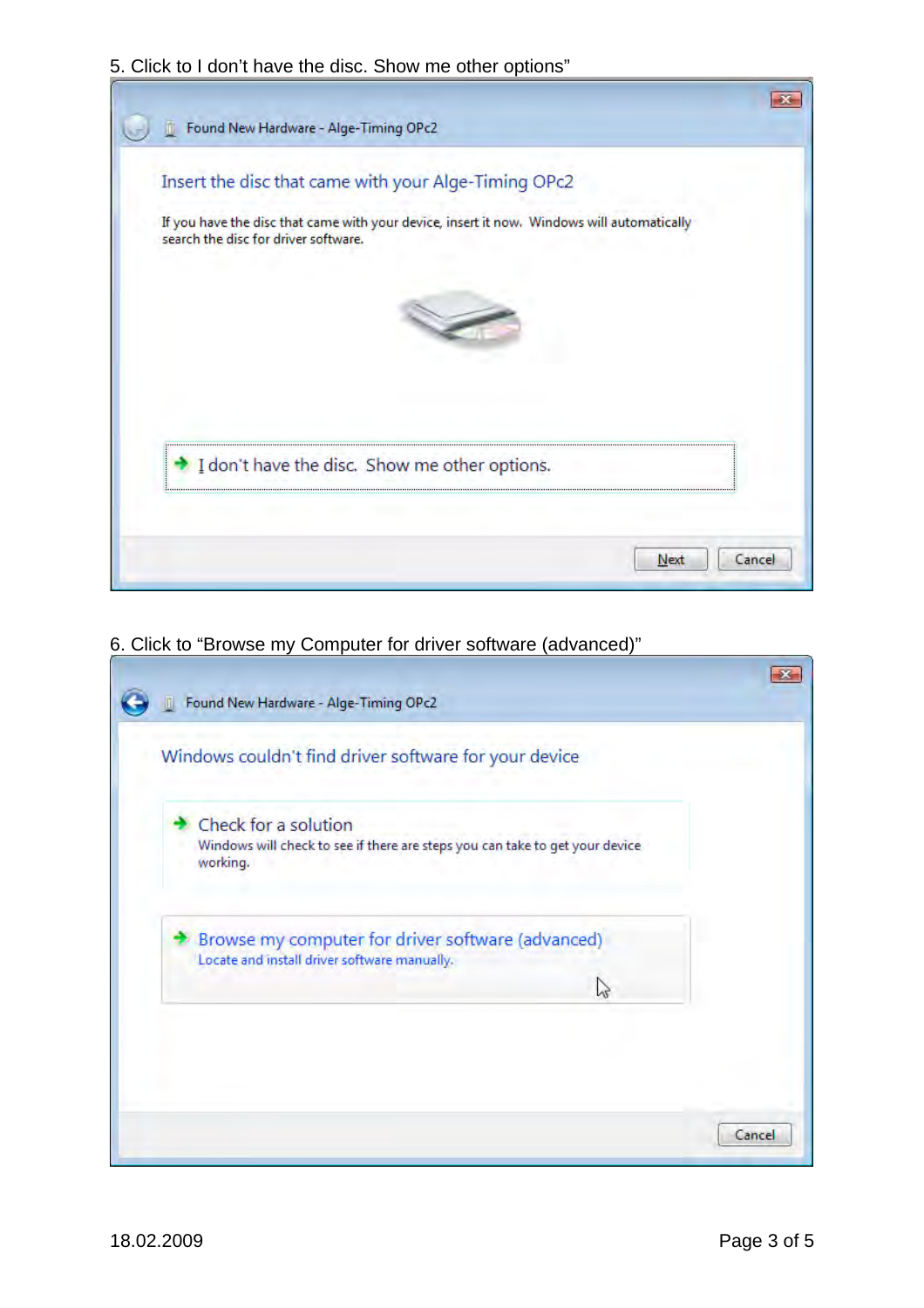7. Click to "search "

Then choose the driver location and click "ok" and "next"

| Std                                                   | × |
|-------------------------------------------------------|---|
| <b>Public</b>                                         |   |
| <b>A MAL</b> Computer                                 | Ξ |
| Floppy Disk Drive (A:)                                |   |
| Local Disk (C:)                                       |   |
| driver                                                |   |
| OPTI <sub>c2</sub>                                    |   |
| Perfl ogs                                             |   |
|                                                       |   |
| To view subfolders, dick the symbol next to a folder. |   |

8. Please confirm that you really want to install this driver and click to "Install this driver software anyway"

| Don't install this driver software<br>You should check your manufacturer's website for updated driver software<br>for your device.                                                                                   |
|----------------------------------------------------------------------------------------------------------------------------------------------------------------------------------------------------------------------|
| Install this driver software anyway<br>Only install driver software obtained from your manufacturer's website or<br>disc. Unsigned software from other sources may harm your computer or steal<br>information.<br>Z, |
| See details                                                                                                                                                                                                          |